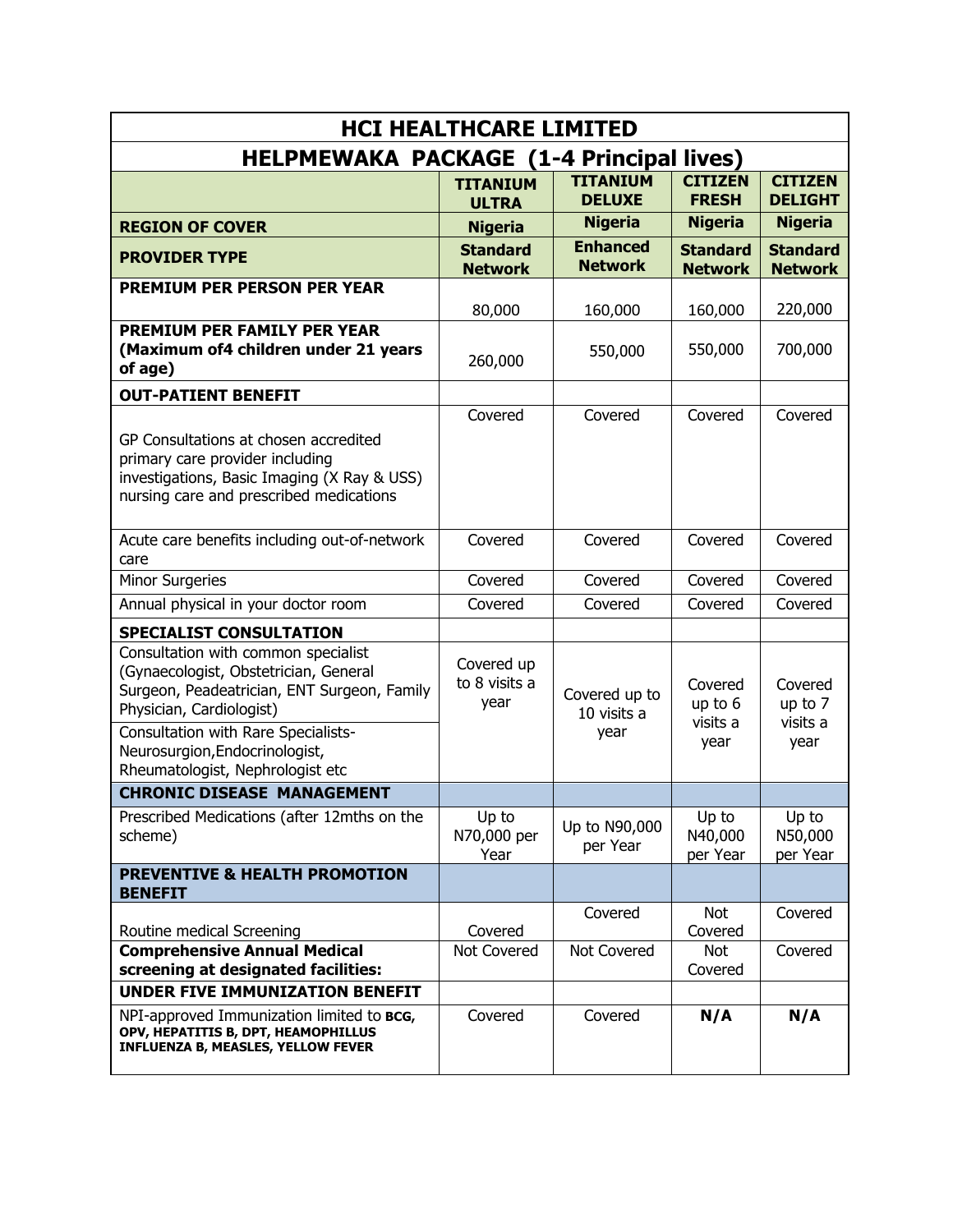| Non-NPI Immunization limited to ROTAVIRUS,<br>PNEUMOCOCCAL, CHICKEN POX, TYPHOID<br><b>FEVER, MENINGITIS</b>           | Not Covered                                                  | Covered                                                      | N/A                                                                   | N/A                                                                   |
|------------------------------------------------------------------------------------------------------------------------|--------------------------------------------------------------|--------------------------------------------------------------|-----------------------------------------------------------------------|-----------------------------------------------------------------------|
| <b>MAJOR DISEASE CONDITION BENEFITS</b>                                                                                |                                                              |                                                              |                                                                       |                                                                       |
| Surgical Procedures (Intermediate & Major)                                                                             | Up to<br>N150,000<br>Limit                                   | Up to<br>N250,000 limit                                      | Up to<br>N100,000<br>limit                                            | Up to<br>N120,000<br>limit                                            |
| Cancer care limited to diagnosis,<br>radiotherapy & chemotherapy                                                       | <b>Not Covered</b>                                           | Not Covered                                                  | Not<br>Covered                                                        | Up to<br>N100,000<br>limit                                            |
| <b>REPRODUCTIVE HEALTH BENEFIT</b>                                                                                     |                                                              |                                                              |                                                                       |                                                                       |
| Family Planning including IUCDS,<br>INJECTABLES, ORAL CONTRACEPTIVES,<br><b>NORPLANT(after 12months on the scheme)</b> | Up to<br>N15,000 per<br>Year                                 | Up to N20,000<br>per Year                                    | N/A                                                                   | N/A                                                                   |
| Infertility limited to diagnosis & prescribed<br>medications                                                           | Not Covered                                                  | Up to N50,000<br>per Year                                    | N/A                                                                   | N/A                                                                   |
| <b>MATERNITY BENEFITS: (Family Plan</b><br>holders only after 12mths)                                                  |                                                              |                                                              |                                                                       |                                                                       |
| Ante-natal care at registered network<br>provider                                                                      | Up to<br>N150,000<br>Limit                                   | Up to                                                        | N/A                                                                   | N/A                                                                   |
| Normal Delivery including Post-Partum Care                                                                             |                                                              | N200,000<br>Limit                                            | N/A                                                                   | N/A                                                                   |
| Operative Delivery including Post-partum<br>care                                                                       |                                                              |                                                              | N/A                                                                   | N/A                                                                   |
| Medical Conditions during Pregnancy                                                                                    | Covered                                                      | Covered                                                      | N/A                                                                   | N/A                                                                   |
| Complications from Pregnancy & Childbirth                                                                              | Covered                                                      | Covered                                                      | N/A                                                                   | N/A                                                                   |
| <b>IN-PATIENT BENEFIT</b>                                                                                              |                                                              |                                                              |                                                                       |                                                                       |
| Ward admission & Feeding                                                                                               | Private Ward<br>up to 15 days<br>per year                    | Private ward<br>up to 18 days<br>per year                    | Semi-<br>Private<br>ward up<br>to 10 days<br>per year                 | Private<br>ward up<br>to 15<br>days per<br>year                       |
| Laboratory investigations, Nursing care,<br>dressing & prescribed medications                                          | Covered                                                      | Covered                                                      | Covered                                                               | Covered                                                               |
| <b>Specialist Review</b>                                                                                               | Covered up<br>to specialist<br>consult limit<br>stated above | Covered up to<br>specialist<br>consult limit<br>stated above | Covered<br>up to<br>specialist<br>consult<br>limit<br>stated<br>above | Covered<br>up to<br>specialist<br>consult<br>limit<br>stated<br>above |
| PAEDIATRIC CARE (FAMILY PLAN<br><b>HOLDER ONLY)</b>                                                                    |                                                              |                                                              |                                                                       |                                                                       |
| Consultation with Neonatologist &<br>Peadeatrician                                                                     | Covered up<br>to 2 consults<br>max                           | Covered up to<br>2 consults<br>max                           | N/A                                                                   | N/A                                                                   |